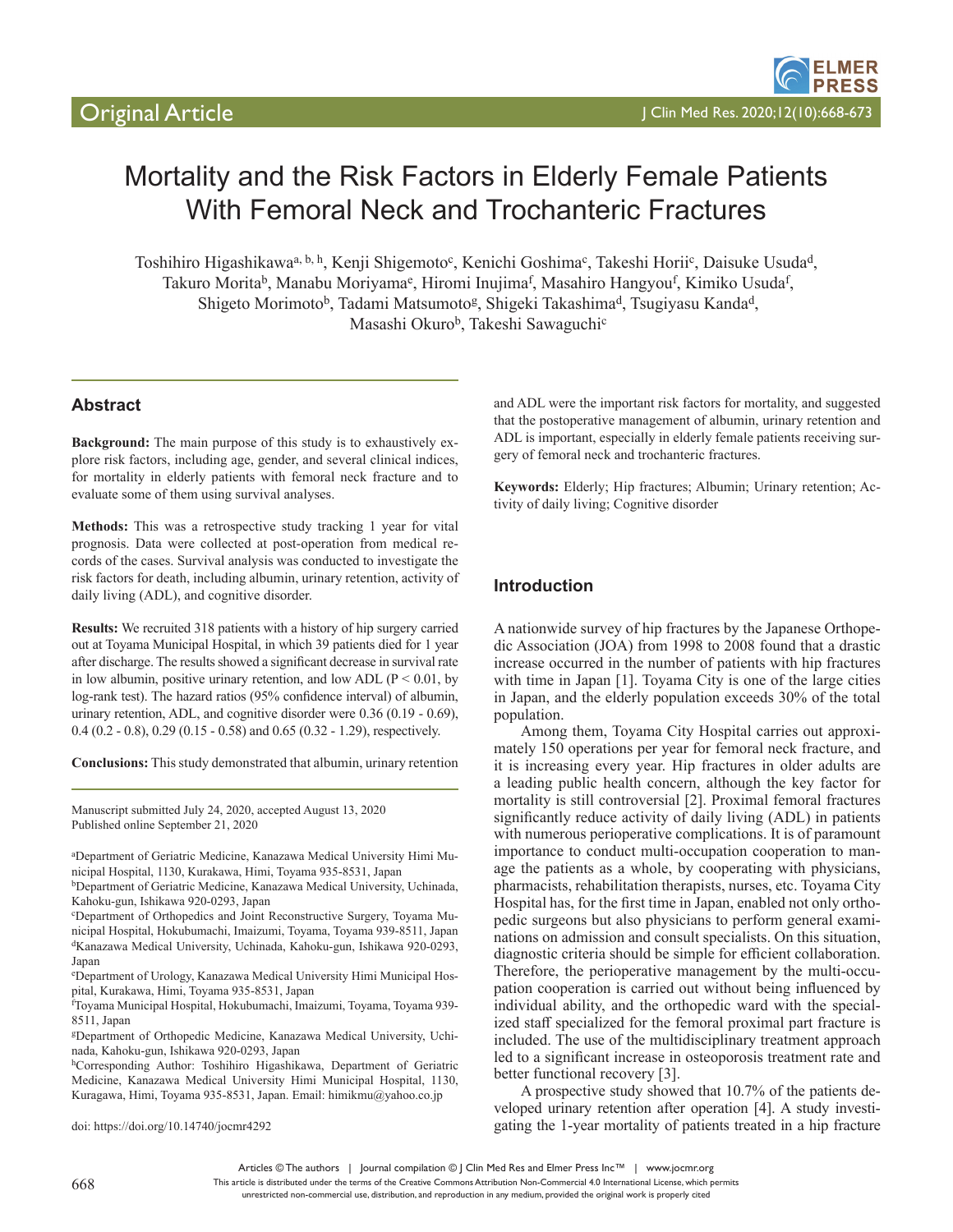The present study aimed to investigate association of albumin, urinary retention, ADL and cognitive disorder with mortality in patients with hip fracture through vital prognosis tracking for 1 year.

### **Patients and Methods**

This retrospective study was carried out under the approval of the Clinical Research Ethics Committee of Toyama Municipal Hospital. The study was conducted in accordance with the guidelines of the Declaration of Helsinki. Written informed consent was obtained from all patients. Data were collected at post-operation. The inclusion criteria were that patients who were at the age of  $\geq 65$  years, and who underwent surgery of femoral neck and trochanteric fracture in our institute. The exclusion criteria were that the patients unable to follow-up during the observation period, or patients with no measurement of serum albumin. Demographic information, including age and gender, was collected by physicians, specialist nurses, pharmacists, and medical affairs. The existence of the urinary retention was also assessed in the same division. We followed up the cases every 3 months, up to 12 months.

Serum albumin concentration was measured as a standard test package of blood tests at admission, and the value itself was used for the following statistical analysis as continuous variables. In addition, the data were divided into high albumin  $(\geq 3.5 \text{ g/dL})$  and low albumin (< 3.5 g/dL) groups that were used for the following analysis as dichotomous variables in the survival analysis.

In all cases, urethral catheter was inserted pre-operatively according to a urinary retention manual originally created in our hospital. These methods were conducted in parallel, regardless of the subjectivity of physicians. The urinary retention was defined as a state of difficulty in micturition under storage of 400 - 500 mL of urine in a bladder after removal of the catheter, symptoms of dysuria or decreases in micturition desire under > 100 mL of residual urine. The cases were defined as urinary retention and others were defined as "no urinary retention" group.

Degree of independence in everyday life on each case was assessed by a conventional ADL scale, which is classified by the four groups (J, A, B, C). Group J is mostly assistancefree, group A is semi-bedridden mostly active during daytime, group B is bedridden requiring assistance for daily activities, and group C is bedridden requiring assistance in bed [6]. We divided them into two groups: JA (assistance non-required) and BC (assistance-required) groups. JA group was regarded as "good ADL" group.

Cognitive disorders were diagnosed by neuropsychiatrists based on the current Diagnostic and Statistical Manual of Mental Disorders (DSM-V). Data were collected from medical records of the cases. We also regarded absence of cognitive disorder group as "no cognitive disorder" group.



**Figure 1.** Flow chart of the study.

The present study includes continuous data, such as age, body mass index, serum albumin concentration, waiting time, and hemoglobin, which were statistically evaluated by mean, standard deviation and Student *t*-test.

The present study also consists of dichotomous data, such as gender, urinary retention, ADL, cognitive disorder, fracture site, diabetes mellitus, hypertension, cardiovascular disorder, kidney disorder and bone fracture, which were statistically evaluated by Chi-square test.

Survival analyses were performed using albumin, urinary retention, ADL and cognitive disorder as the factors described as Kaplan-Meier plot, and the statistical differences of the two different survival curves were evaluated by log-rank test. Ageand sex-adjusted Cox regression analyses were also performed to evaluate hazard ratios for each factor.

All statistical analyses were two-tailed,  $P < 0.05$  was regarded as significant, and Student *t*-test, Chi-square test and survival analyses were performed using Easy R (EZR , Saitama Medical Center, Jichi Medical University, Saitama, Japan) [7].

### **Results**

Initially 528 patients were admitted to the Toyama Municipal Hospital from January 1, 2016 to December 31, 2017, excluding 205 patients including those unable to follow-up during observation period ( $n = 202$ ) and lack of albumin data ( $n = 5$ ). Finally, 318 patients were used as an analysis set of the present study, as depicted in Figure 1.

Table 1 shows demographics of the patient background at the enrollment in this study. For the patient population, the information was n = 318, men/women: 67/251, 81.94  $\pm$ 7.36/84.03  $\pm$  7.21 years of age. The population was divided into survived ( $n = 279$ ) and dead ( $n = 39$ ) groups. Fracture site, waiting time, cognitive disorder, diabetes mellitus, hypertension, cardiovascular diseases, kidney disorder, and bone fracture showed no significant differences between the groups. On the other hand, gender, age, serum albumin, urinary retention, ADL, and hemoglobin showed significant differences between the groups ( $P \le 0.01$ ,  $\le 0.015$ ,  $\le 0.01$ ,  $\le 0.01$ ,  $\le 0.01$ ,  $\le 0.01$ ,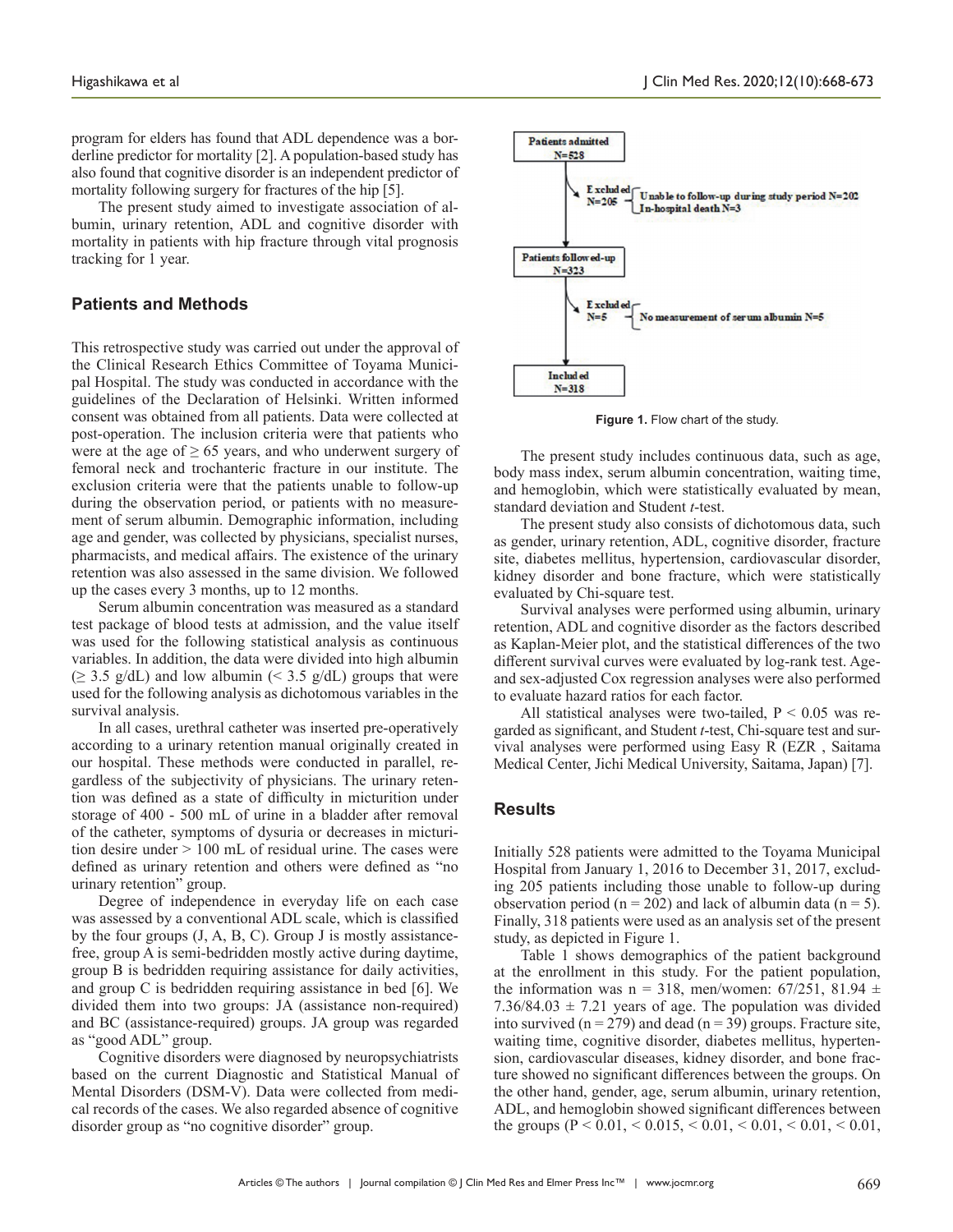|                                   | Survived $(n = 279)$ | Dead $(n = 39)$  | P value <sup>a</sup> |
|-----------------------------------|----------------------|------------------|----------------------|
| Gender (men/women)                | 51/228 (22.4%)       | $16/23(69.6\%)$  | ${}< 0.01$           |
| Age (mean $\pm$ SD)               | $83.22 \pm 7.42$     | $86.26 \pm 6.06$ | 0.015                |
| Body mass index $(kg/m2)$         | $23.8 \pm 16.5$      | $21.0 \pm 3.5$   | 0.54                 |
| Albumin $g/dL$                    | $3.72 \pm 0.46$      | $3.29 \pm 0.59$  | ${}_{0.01}$          |
| Urinary retention $(+/-)$         | 28/251 (11.2%)       | $11/28$ (39.3%)  | ${}< 0.01$           |
| $ADL$ ( $BC/JA$ )                 | $30/249$ (12.0%)     | $13/26(50.0\%)$  | ${}< 0.01$           |
| Cognitive disorder $(+/-)$        | 126/153(82.4%)       | $24/15(160.0\%)$ | 0.05                 |
| Fracture site (trochanter/neck)   | 165/114(144.7%)      | $24/15(160.0\%)$ | 0.78                 |
| Waiting time hour (mean $\pm$ SD) | $36.1 \pm 53.6$      | $29.3 \pm 24.8$  | 0.45                 |
| Hemoglobin $g/dL$                 | $11.61 \pm 1.79$     | $10.74 \pm 1.85$ | ${}< 0.01$           |
| Diabetes mellitus $(+/-)$         | 13/44(29.5%)         | $5/8(62.5\%)$    | 0.24                 |
| Hypertension $(+/-)$              | $35/22(159.1\%)$     | $7/6$ (116.7%)   | 0.62                 |
| Cardiovascular diseases $(+/-)$   | 16/41 (39.0%)        | $4/9(44.4\%)$    | 0.85                 |
| Kidney disorder $(+/-)$           | 6/51(11.8%)          | $2/11$ (18.2%)   | 0.62                 |
| Bone fracture $(+/-)$             | 18/39 (46.2%)        | $4/8$ (50.0%)    | 0.90                 |

#### **Table 1.** Demographics of Patient Background

<sup>a</sup>*t*-test (age, BMI, albumin, hemoglobin, waiting time hour), Chi-square test (others). ADL: activity of daily living; BMI: body mass index; SD: standard deviation.

#### respectively).

Figure 2 shows Kaplan-Meier plots indicating that albumin (high/low), urinary retention (negative/positive), and ADL (JA/BC) showed significant differences ( $P < 0.01$ , by log-rank test). Cognitive disorder (negative/positive) showed a borderline significant difference ( $P = 0.05$ , by log-rank test).

Table 2 shows the Cox regression analysis indicating that albumin (hazard ratio referred to low albumin: 0.36, 95% confidence interval (CI)  $0.19 - 0.69$ ,  $P < 0.01$ ) as well as urinary retention (hazard ratio referred to positive urinary retention: 0.39, 95% CI 0.19 - 0.79, P < 0.01) and ADL (hazard ratio referred to BC, 0.29, 95% CI 0.15 - 0.58,  $P < 0.01$ ) were significant hazard ratio under adjustment of age and sex as covariates. Cognitive disorder showed no significant difference.

#### **Discussion**

The present study revealed that adjusted patient survival was significantly higher in patients with higher serum albumin concentration ( $\geq$  3.5 g/dL), non-urinary retention, and higher ADL (J or A). The overall adjusted hazard ratio in high serum albumin, non-urinary retention and high ADL groups were approximately 0.4, compared to other groups. On the other hand, the adjusted hazard ratio in patients in non-cognitive disorder group was 0.65, which was not significant compared to cognitive-disorder group, although log-rank test showed borderline significance ( $P = 0.05$ ). Hemoglobin, estimated glomerular filtration rate (eGFR), respiratory disorder, and pneumonia were also suggested to be underlying risk factors as shown in Table 1, although we did not conduct detailed investigation.

Serum albumin level has been known to be the most well-

established serum marker of malnutrition. A retrospective cohort study of geriatric patients undergoing a hip fracture surgical procedure in USA showed that hypoalbuminemia is a powerful independent risk factor for mortality following a surgical procedure for geriatric hip fracture, which suggests that further investigation into postoperative nutritional supplementation is warranted to decrease the risk of complications [8]. Malnutrition itself was also associated with an increase in mortality. Nutritional intervention was cost effective and was associated with an improvement in nutritional status and a greater functional recovery in older people; thus, the prevention of malnutrition and an early nutritional intervention can improve recovery following a hip fracture [9]. Perioperative urinary retention is also known to be highly prevalent in elderly hip fracture patients. It adversely affects the functional outcome of female patients but is not associated with increased mortality rates [10]. Our retrospective study has demonstrated that cognitive function as well as ADL were the important risk factors for urinary retention, suggesting that the postoperative management of urinary retention is important with taking account of neurofunctional assistance and nursing care in daily living, especially in elderly female patients receiving surgery of femoral neck and trochanteric fractures [11]. Complications after hip fracture surgery were common. Advanced age and delay in surgery were also associated with higher complication rates [12]. Satisfactory voiding resumes earlier with the use of intermittent catheterization, if begun at the onset of urinary retention and repeated at regular intervals, than with the use of an indwelling catheter in elderly patients who have undergone surgical repair of hip fractures [13]. Another study also showed that the early removal of the urethral catheter, and preoperative dementia and/or delirium had significant corre-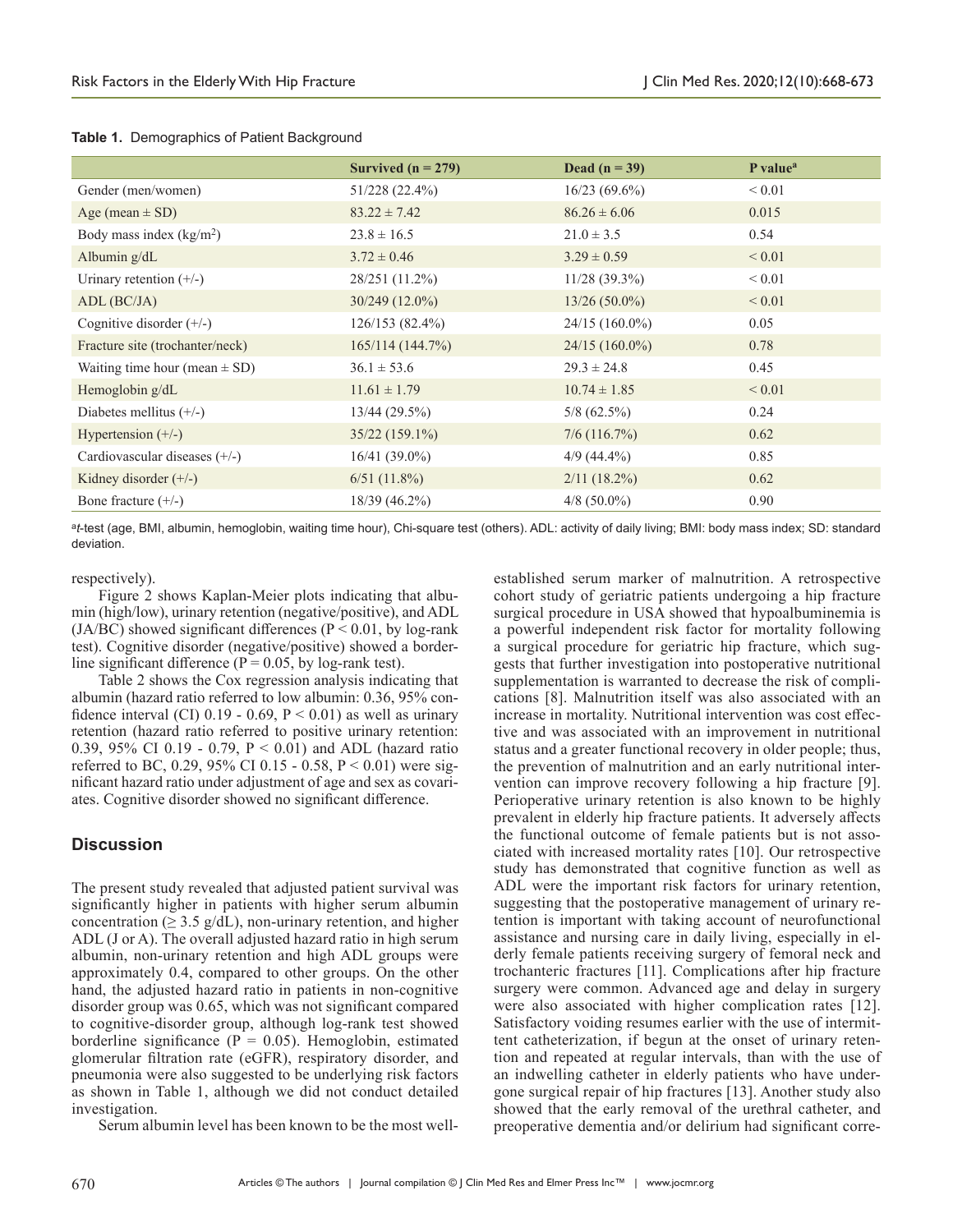

**Figure 2.** Kaplan-Mayer survival curves comparing albumin, urinary retention, ADL and cognitive disorder. ADL: activity of daily living.

lations with postoperative urinary retention [14]. Under these circumstances, incorporation of the cooperative management of patients by geriatricians or hospitalists and orthopedists has been progressing in a worldwide scale. Evidence-based treatment protocols for the care of elderly patients have been applied to patients with hip fractures [15-21].

The current study has several limitations. First, the present results have little sample size, especially in dead patient group ( $n = 39$ ). This should be taken into consideration on the

interpretation of the present results. Second, the present study population included male/female patients, but the mechanism of urinary retention is different between genders. Third, there could exist many risk factors for mortality that should be taken into consideration, such as waiting time, hemoglobin, respiratory functions, etc., which are the factors relevant to mortality. Fourth, this study does not include healthy elderly control; thus, the causal relationship between mortality and the risk factors is not clear enough. It is desirable to investigate the

|  |  |  |  |  | Table 2. Hazard Ratios Calculated by Age- and Sex-Adjusted Cox Regression Analyses |  |
|--|--|--|--|--|------------------------------------------------------------------------------------|--|
|--|--|--|--|--|------------------------------------------------------------------------------------|--|

|                        | <b>Hazard</b> ratio | <b>Lower 95% CI</b> | Upper $95\%$ CI | P value     |
|------------------------|---------------------|---------------------|-----------------|-------------|
| High albumin           | 0.36                | 0.19                | 0.69            | ${}_{0.01}$ |
| Urinary retention (-)  | 0.39                | 0.19                | 0.79            | ${}_{0.01}$ |
| Good ADL               | 0.29                | 0.15                | 0.58            | ${}_{0.01}$ |
| Cognitive disorder (-) | 0.65                | 0.32                | 1.29            | 0.22        |

CI: confidence interval; ADL: activity of daily living.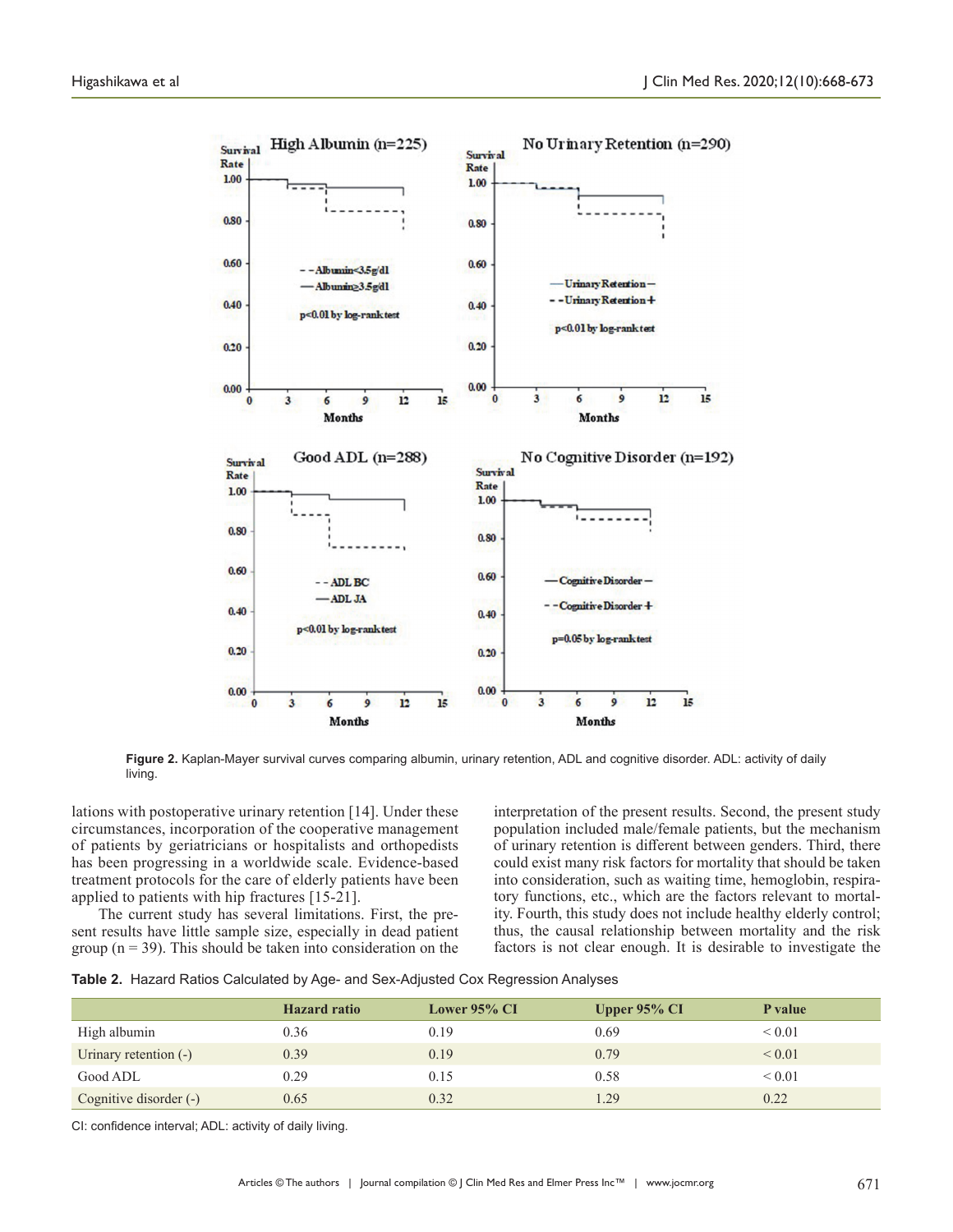cause of death after discharge. It is also necessary to build a framework for regional inclusion in the future. Further investigation will be required to comprehensively evaluate risk of mortality and to elucidate key factors relevant to the prognosis of postoperative femoral fracture.

#### **Conclusions**

In conclusion, our analysis of 318 elderly patients with femoral neck and trochanteric fractures suggests that low serum albumin, positive urinary retention and low ADL are important risk factors for mortality. Further studies will be required to determine appropriate benchmarks for differing mortality risk profiles.

## **Acknowledgments**

None to declare.

## **Financial Disclosure**

None to declare.

## **Conflict of Interest**

None to declare.

#### **Informed Consent**

Informed consents were obtained from all participants.

## **Author Contributions**

T Higashikawa and KS have made data curation; T Higashikawa, KG, T Horii, DU, T Morita and MM designed the research. T Higashikawa conducted data analysis and acquired funding. T Higashikawa, HI, MH, and KU conducted investigation of medical records. SM, T Matsumoto, ST, TK, MO, and TS supervised this research. T Higashikawa wrote original draft of this manuscript. All authors read and approved the final manuscript.

## **Data Availability**

The authors declare that data supporting the findings of this study are available within the article.

#### **References**

1. Hagino H, Endo N, Harada A, Iwamoto J, Mashiba T,

Mori S, Ohtori S, et al. Survey of hip fractures in Japan: Recent trends in prevalence and treatment. J Orthop Sci. 2017;22(5):909-914.

- 2. Schnell S, Friedman SM, Mendelson DA, Bingham KW, Kates SL. The 1-year mortality of patients treated in a hip fracture program for elders. Geriatr Orthop Surg Rehabil. 2010;1(1):6-14.
- 3. Shigemoto K, Sawaguchi T, Goshima K, Iwai S, Nakanishi A, Ueoka K. The effect of a multidisciplinary approach on geriatric hip fractures in Japan. J Orthop Sci. 2019;24(2):280-285.
- 4. Waterhouse N, Beaumont AR, Murray K, Staniforth P, Stone MH. Urinary retention after total hip replacement. A prospective study. J Bone Joint Surg Br. 1987;69(1):64- 66.
- 5. Chiu HC, Chen CM, Su TY, Chen CH, Hsieh HM, Hsieh CP, Shen DL. Dementia predicted one-year mortality for patients with first hip fracture: a population-based study. Bone Joint J. 2018;100-B(9):1220-1226.
- 6. Kobayashi Y, Yuzawa K, Hotta F, Usuda D, Okuro M, Moriyama M, et al. Rehabilitation liaison from convalent to maintenance stage in Cooperation with a Municipal Medical Association and Administration: an attempt in Sumida City, Tokyo. JMAJ. 2010;53(24):294-300.
- 7. Kanda Y. Investigation of the freely available easy-touse software 'EZR' for medical statistics. Bone Marrow Transplant. 2013;48(3):452-458.
- 8. Bohl DD, Shen MR, Hannon CP, Fillingham YA, Darrith B, Della Valle CJ. Serum albumin predicts survival and postoperative course following surgery for geriatric hip fracture. J Bone Joint Surg Am. 2017;99(24):2110-2118.
- 9. Malafarina V, Reginster JY, Cabrerizo S, Bruyere O, Kanis JA, Martinez JA, Zulet MA. Nutritional status and nutritional treatment are related to outcomes and mortality in older adults with hip fracture. Nutrients. 2018;10(5).
- 10. Adunsky A, Nenaydenko O, Koren-Morag N, Puritz L, Fleissig Y, Arad M. Perioperative urinary retention, shortterm functional outcome and mortality rates of elderly hip fracture patients. Geriatr Gerontol Int. 2015;15(1):65-71.
- 11. Higashikawa T, Shigemoto K, Goshima K, Usuda D, Okuro M, Moriyama M, Inujima H, et al. Urinary retention as a postoperative complication associated with functional decline in elderly female patients with femoral neck and trochanteric fractures: A retrospective study of a patient cohort. Medicine (Baltimore). 2019;98(24):e16023.
- 12. Poh KS, Lingaraj K. Complications and their risk factors following hip fracture surgery. J Orthop Surg (Hong Kong). 2013;21(2):154-157.
- 13. Skelly JM, Guyatt GH, Kalbfleisch R, Singer J, Winter L. Management of urinary retention after surgical repair of hip fracture. CMAJ. 1992;146(7):1185-1189.
- 14. Tobu S, Noguchi M, Hashikawa T, Uozumi J. Risk factors of postoperative urinary retention after hip surgery for femoral neck fracture in elderly women. Geriatr Gerontol Int. 2014;14(3):636-639.
- 15. Fisher AA, Davis MW, Rubenach SE, Sivakumaran S, Smith PN, Budge MM. Outcomes for older patients with hip fractures: the impact of orthopedic and geriatric medicine cocare. J Orthop Trauma. 2006;20(3):172-178; dis-